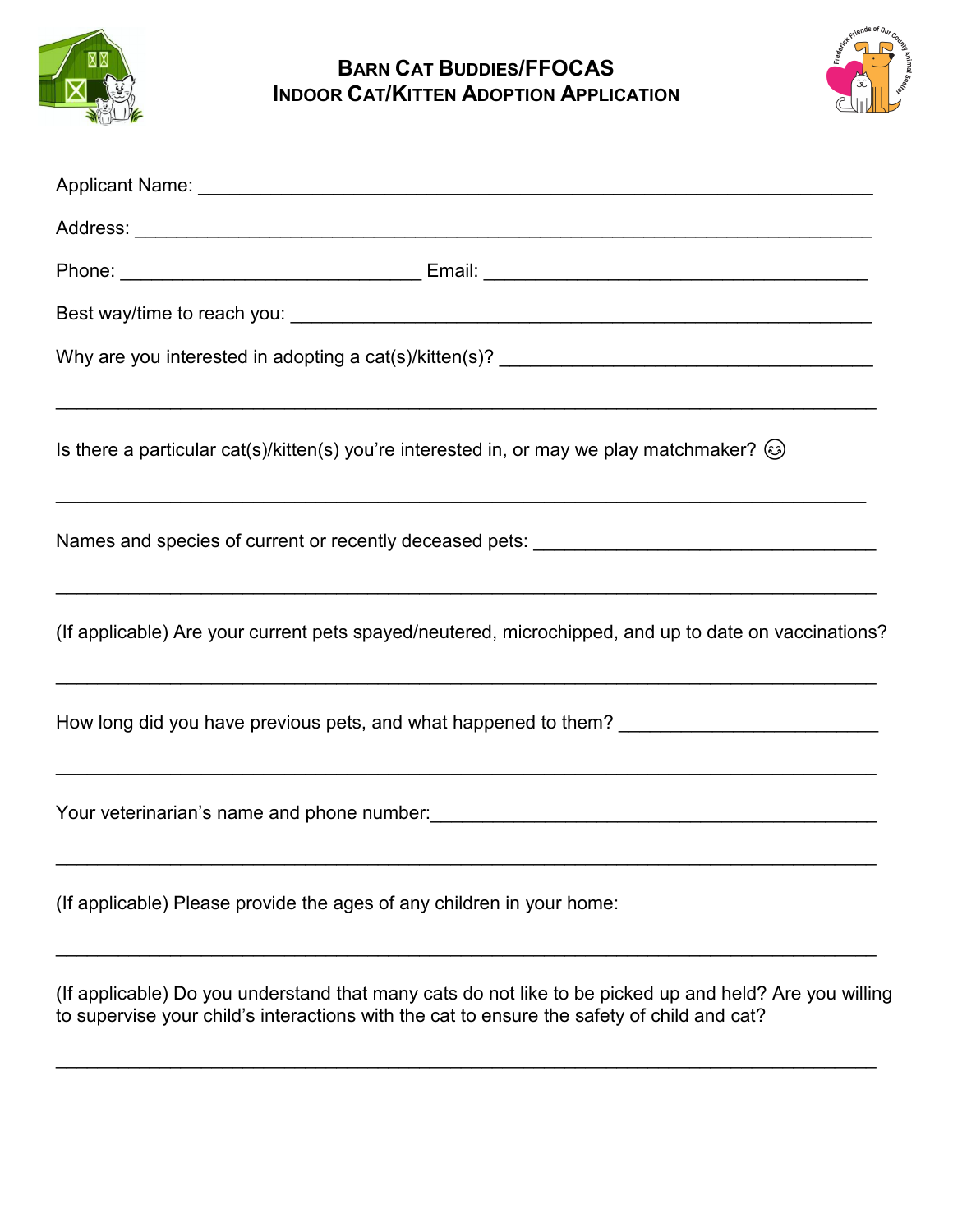Name and phone number or email address for one unrelated individual who can serve as a reference:

\_\_\_\_\_\_\_\_\_\_\_\_\_\_\_\_\_\_\_\_\_\_\_\_\_\_\_\_\_\_\_\_\_\_\_\_\_\_\_\_\_\_\_\_\_\_\_\_\_\_\_\_\_\_\_\_\_\_\_\_\_\_\_\_\_\_\_\_\_\_\_\_\_\_\_\_\_\_\_

Do you own your home or rent?  $□$  Own  $□$  Rent

Name and phone number of landlord (if renting):

Are you planning to keep this cat entirely indoors? If you plan to allow the cat outside, please briefly explain when and how the cat would be allowed outside (e.g., catio/secure enclosure, supervised in a yard, walked on a leash and harness):

Do you have a secure area in your home (separate from other pets) where your new cat(s) can be kept safely for the first 1–6 weeks while they adjust to your home? Please describe briefly:

\_\_\_\_\_\_\_\_\_\_\_\_\_\_\_\_\_\_\_\_\_\_\_\_\_\_\_\_\_\_\_\_\_\_\_\_\_\_\_\_\_\_\_\_\_\_\_\_\_\_\_\_\_\_\_\_\_\_\_\_\_\_\_\_\_\_\_\_\_\_\_\_\_\_\_\_\_\_\_

\_\_\_\_\_\_\_\_\_\_\_\_\_\_\_\_\_\_\_\_\_\_\_\_\_\_\_\_\_\_\_\_\_\_\_\_\_\_\_\_\_\_\_\_\_\_\_\_\_\_\_\_\_\_\_\_\_\_\_\_\_\_\_\_\_\_\_\_\_\_\_\_\_\_\_\_\_\_\_

How will the cat be cared for when you or the primary caregiver travel away from home?

If behavior issues arose with this cat, such as inconsistent litter box use or furniture scratching, what would you do to resolve the problem?

\_\_\_\_\_\_\_\_\_\_\_\_\_\_\_\_\_\_\_\_\_\_\_\_\_\_\_\_\_\_\_\_\_\_\_\_\_\_\_\_\_\_\_\_\_\_\_\_\_\_\_\_\_\_\_\_\_\_\_\_\_\_\_\_\_\_\_\_\_\_\_\_\_\_\_\_\_\_\_

\_\_\_\_\_\_\_\_\_\_\_\_\_\_\_\_\_\_\_\_\_\_\_\_\_\_\_\_\_\_\_\_\_\_\_\_\_\_\_\_\_\_\_\_\_\_\_\_\_\_\_\_\_\_\_\_\_\_\_\_\_\_\_\_\_\_\_\_\_\_\_\_\_\_\_\_\_\_\_

\_\_\_\_\_\_\_\_\_\_\_\_\_\_\_\_\_\_\_\_\_\_\_\_\_\_\_\_\_\_\_\_\_\_\_\_\_\_\_\_\_\_\_\_\_\_\_\_\_\_\_\_\_\_\_\_\_\_\_\_\_\_\_\_\_\_\_\_\_\_\_\_\_\_\_\_\_\_\_

How much time would you spend attempting to resolve the behavior issue?

If you were unable to resolve the behavior issue on your own, would you be willing to consult a behavior specialist? \_\_\_\_\_\_\_\_\_\_\_\_\_\_\_\_\_\_\_\_\_\_\_\_\_\_\_\_\_\_\_\_\_\_\_\_\_\_\_\_\_\_\_\_\_\_\_\_\_\_\_\_\_\_\_\_\_\_\_\_\_\_\_

Are you financially able to ensure that this cat visits a veterinarian regularly (at least for a yearly wellness exam and to be kept up to date on vaccinations) and to provide emergency care in the event of serious illness or injury? \_\_\_\_\_\_\_\_\_\_\_\_\_\_\_\_\_\_\_

Are you financially able to provide additional veterinary care for a senior or (if applicable) special needs cat, such as medications, more frequent veterinary visits, and bloodwork?

Describe any events or behavior problems that could prevent you from keeping this cat for his/her lifetime:

\_\_\_\_\_\_\_\_\_\_\_\_\_\_\_\_\_\_\_\_\_\_\_\_\_\_\_\_\_\_\_\_\_\_\_\_\_\_\_\_\_\_\_\_\_\_\_\_\_\_\_\_\_\_\_\_\_\_\_\_\_\_\_\_\_\_\_\_\_\_\_\_\_\_\_\_\_\_\_

\_\_\_\_\_\_\_\_\_\_\_\_\_\_\_\_\_\_\_\_\_\_\_\_\_\_\_\_\_\_\_\_\_\_\_\_\_\_\_\_\_\_\_\_\_\_\_\_\_\_\_\_\_\_\_\_\_\_\_\_\_\_\_\_\_\_\_\_\_\_\_\_\_\_\_\_\_\_\_